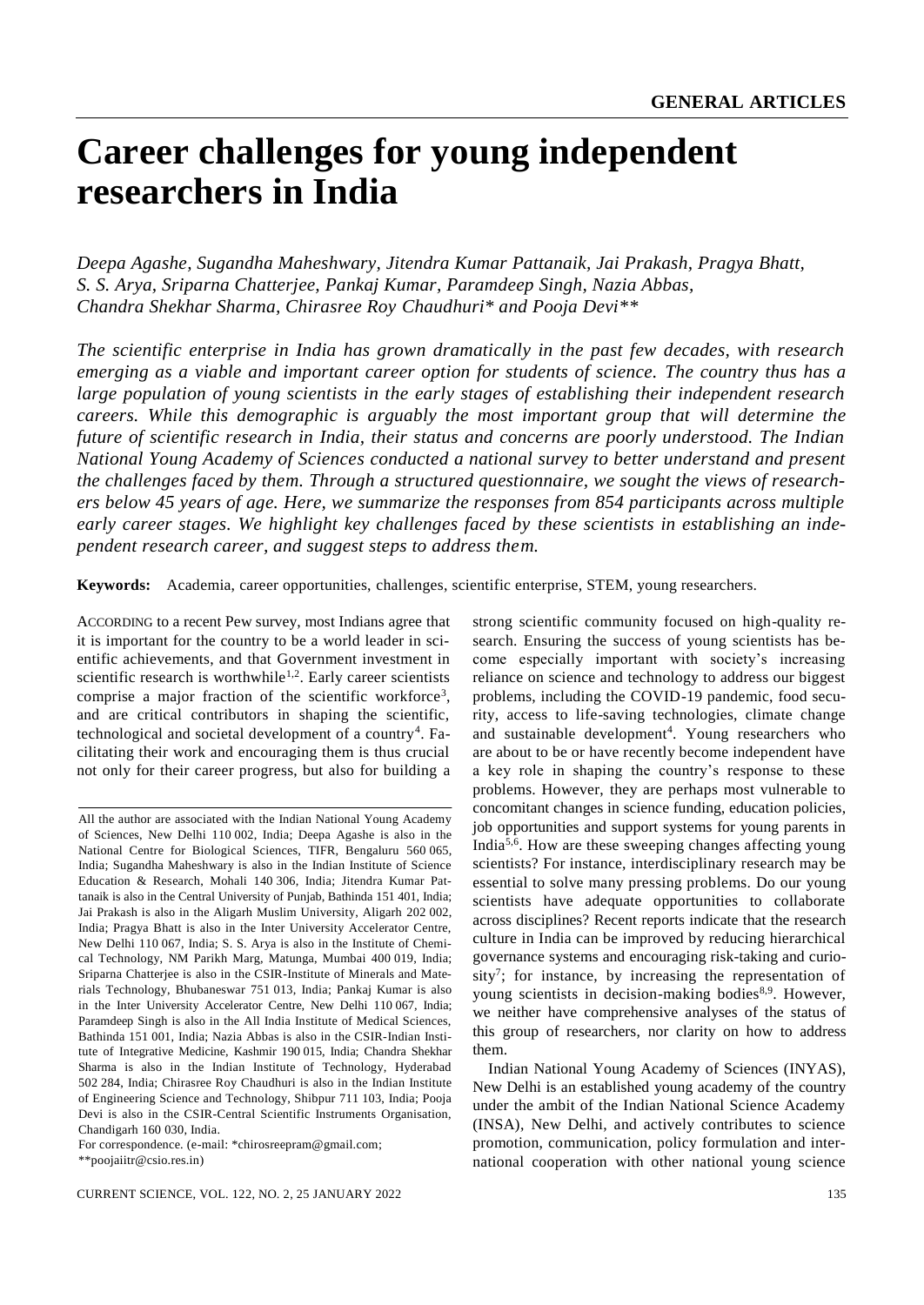# GENERAL ARTICLES

academics. We undertook a national survey to understand the problems faced by young scientists. In this paper, we summarize and synthesize the results of the survey, and make concrete recommendations to mitigate the challenges that have emerged. Our aim was to focus on scientists who have recently transitioned to independent research positions, since this demographic will be the major driver of India's scientific trajectory in the next few decades. We conducted a nationwide survey during September and October 2020, targeted at young researchers below the age of 45 years. We distributed an online questionnaire through social media (Facebook, Twitter, LinkedIn), e-mails to heads of institutions covering the IITs, NITs, IISERs, NISERs, State Universities, Central Universities, R&D laboratories (CSIR, DRDO, ICAR, etc.), and circulation via INYAS members to their parent institutions as well as their respective academic networks. The survey questionnaire included the following sections (Annexure-I): job opportunities; securing funding and establishing an independent research career; conducting interdisciplinary research; workplace concerns; promotion and career advancement; hiring and mentoring junior colleagues, and handling family responsibilities and career breaks.

### *Demographics of survey respondents*

We received a total of 854 responses, of which 68.1% were from males and 31.6% from females. At present, it is unclear whether this is a fair representation of the overall scientific workforce within the target age class. Among respondents, the dominant age group was 30–40 years (about 58%), while 27.2% of the respondents were below 30 years of age and 14.9% were above 40 years. About 52.7% were in permanent/regular positions, 24% in contractual, 21.5% unemployed and less than 2% were selfemployed. Overall, the demographic data indicate substantial representation from our focus group of recently or about-to-be independent researchers. Around half the respondents were from centrally funded organizations, universities and CSIR laboratories; approximately 17% were from IITs, NITs, IISERs and NISERs; another 17% were affiliated with state-funded institutions and universities, and the remaining 16% were from industry and private organizations. Hence the survey covered scientists from across the spectrum of research organizations in the country.

# *Career preferences and job opportunities*

Limited job opportunities for highly educated graduates is a major concern in India, and the employability of graduates has been questioned by many $10,11$ . Hence we asked respondents about their career preferences and opportunities in their preferred career paths.

Approximately 52% of the respondents mentioned that their preferred job would involve only research. Overall,  $\sim$ 13% said they would prefer only teaching, while  $\sim$ 31% said they prefer both research and teaching. Other preferences, noted by very few respondents (<1% each), included entrepreneurship, policy, industry, science communication, social work and intellectual property management. Interestingly, 48% of male respondents and 60% of female respondents preferred a research-only career. A larger fraction of men preferred positions that involved both research and teaching (36% for men versus 21% for women), while women were more interested in positions that focused either on research or teaching alone (16% for women versus 11% for men) [\(Supplementary Table 1\)](https://www.currentscience.ac.in/Volumes/122/02/0135-suppl.pdf). Notably, regardless of their career preference, most respondents reported an intermediate level of satisfaction with their current job (Figure 1 *a*), indicating room for improvement. Most (60%) respondents agreed that there are insufficient research positions available for those with their experience at their career stage (Figure 2 *a*). Similarly, 53% of the respondents mentioned that job opportunities



**Figure 1.** Level of job satisfaction of survey respondents.



Figure 2. *a*, Are there enough research positions available at your current career stage? *b*, Are there sufficient positions available outside academia in your field of expertise? *c*, Did you lose job opportunities due to the need to work in the same city as your spouse? *d*, Does your institution encourage hiring couples?

136 CURRENT SCIENCE, VOL. 122, NO. 2, 25 JANUARY 2022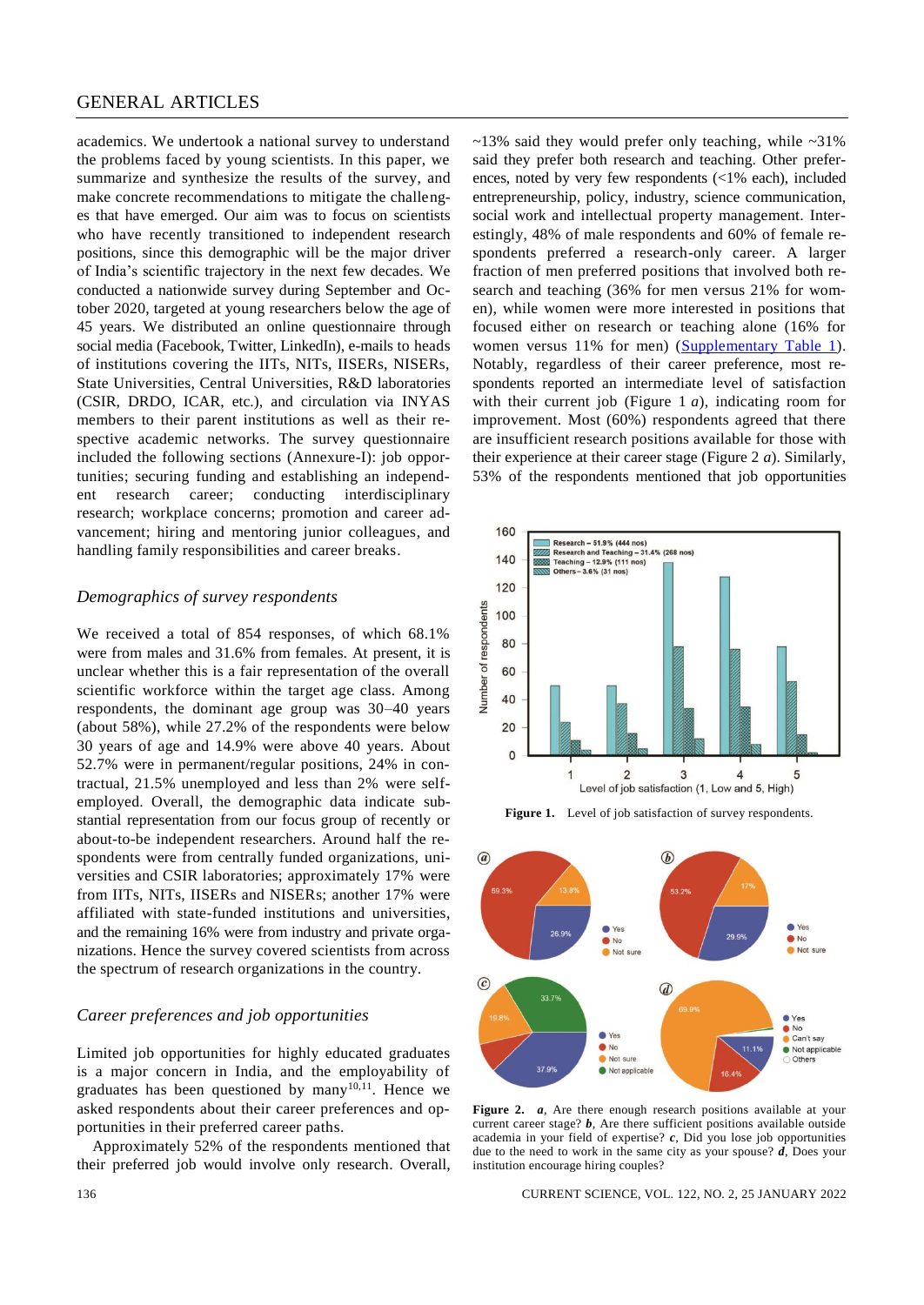were also limited outside academia (Figure 2 *b*). Thus, most young investigators felt that job opportunities were generally limited. Increasing job opportunities would perhaps allow people to move into a preferred position more easily, potentially increasing overall job satisfaction.

We asked the respondents whether they thought that a long training period hampered their ability to acquire a permanent job. About 47% mentioned that this was not the case, while  $\sim 30\%$  agreed. Although most of them mentioned that they gained valuable experience during their training, many flagged age limits placed on permanent jobs as an important concern. Some respondents also voiced concerns about various forms of corruption (e.g. bribing and hiring based solely on political/management recommendations), as well as regional and caste biases and nepotism. Another concern was that Ph.D. and postdoctoral training is perceived to be too specialized for many industry or academic positions, making highlytrained candidates less competitive for such jobs. Finally, respondents pointed out that beyond 5 or 6 years, Ph.D. training without substantially different work experience had diminishing returns. For instance, a person with an M.Sc. degree and teaching experience is sometimes considered more suitable for recruitment in academic positions, compared to a person with a Ph.D. but no teaching experience.

Apart from career preferences and available positions, family and personal considerations can also have a significant impact on job choices. We asked survey respondents about the specific case of dual-career couples, since spouses would generally prefer jobs in the same city. About 38% mentioned that this significantly constrained their job opportunities (Figure 2 *c*). When asked whether their institution encouraged hiring couples, about 70% were unsure; 11% said 'yes' and 16.4% said 'no' (Figure 2 *d*). Thus, although about one-third of young scientists struggle to find ideal jobs for themselves as well as their spouse, few research institutions offer to mitigate such issues via spousal hiring. A policy of facilitating the hiring of couples in the same city if not in the same institution, through cooperation across organizations, can address this important 'two-body' problem.

#### *Acquiring funding for independent research*

One of the primary necessities for young scientists, especially those involved in experimental research, is adequate funding for setting up laboratory facilities at the start of their research career. Such funding is usually acquired through various project grants from Central and State Governments, industry, and seed grants from the home institution. This section highlights the problems in acquiring these funds.

Seed funding is not only important to begin a research career; it is also essential to obtain subsequent funding,

because applications for larger grants are unlikely to succeed without sufficient preliminary results. An alarming observation is that at the beginning of their career, less than half of the young scientists (~44%) received seed grants from their parent institution; of these, half (22.6%) received less than Rs 5 lakhs (Figure 3 *a* and *b*). Only ~7% of young scientists received a generous seed grant of over Rs 15 lakhs. As predicted by the weak seed funding support, 43% of the young scientists also did not execute externally funded projects, either as a principal investigator (PI) or as a Co-PI in the five years preceding the survey. These results, highlighting meagre funding for a substantial fraction of young independent scientists, are concerning.

Overall, there are significant challenges in both acquiring funding and executing funded projects. About two-thirds of the respondents noted the following major problems:

- Inordinate delays of up to  $2-3$  years at all stages, from proposal review to sanction to fund disbursement, with little or no communication from funding agencies.
- Lack of transparency in the review system. For instance, proposals are typically rejected without providing any referee comments, so they cannot be revised and improved for resubmission. The opacity of the process also leads to a strong perception of favouritism in project funding.
- Major cuts in sanctioned funds without clear reasons.
- Sometimes parent institutions discourage project submission, or create so many administrative hurdles that it becomes challenging to write and submit a grant. In some cases, senior colleagues (e.g. head of the Institution or department) discourage young scientists from independently submitting projects to funding agencies, asking to be designated as the project PI themselves.
- Lack of credit-sharing in a team project.
- Long administrative procedures for industrial projects.

The poor funding support for young scientists may reflect several lacunae: meagre funding opportunities or programmes, lack of training opportunities to learn how to write good grant applications, or the unwillingness of research institutions or industry to invest in research and development. All of these are serious and systemic hurdles



**Figure 3.** *a*, Did you receive a seed grant from your parent organization? *b*, What was the amount of seed grant received?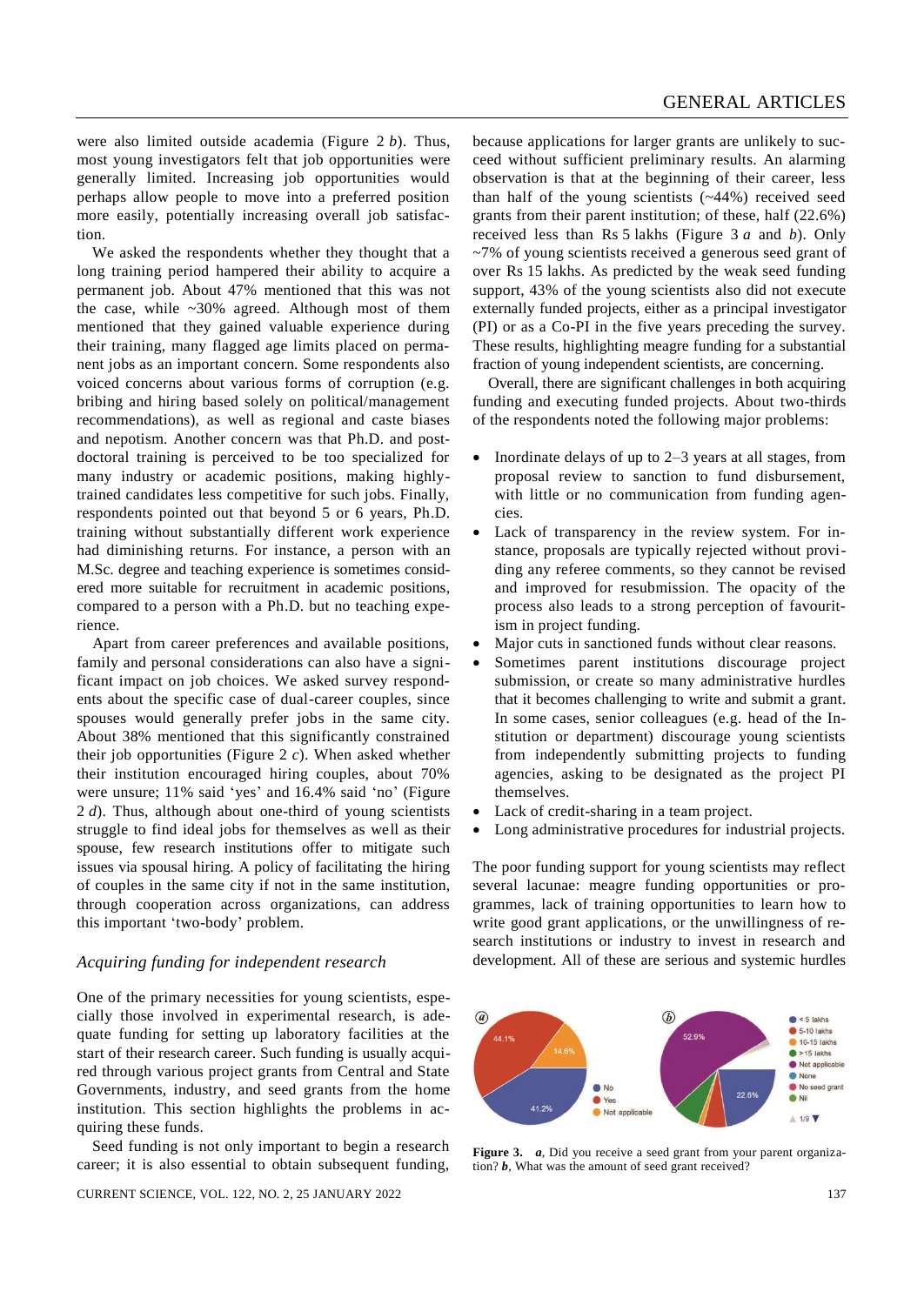that prevent young investigators from establishing themselves as independent scientists. The underlying causes must be analysed carefully so that they can be addressed.

#### *Pursuing interdisciplinary research*

By linking and integrating diverse knowledge, frameworks and skills, interdisciplinary research can lead to the generation of new knowledge and innovation<sup>12–15</sup>. Most young scientists in our survey (95%) concurred with the relevance of interdisciplinary research, with many already pursuing such collaborations (Figure 4). However, 67.6% of the respondents mentioned that they found it difficult to identify collaborators to work on such projects. About half the survey respondents mentioned that the lack of a common platform to find colleagues across disciplines was an issue. About a third also highlighted the lack of appropriate infrastructure that would be necessary to pursue such research, though most seemed satisfied on this account. Nonetheless, most (~77%) respondents mentioned that they received adequate support and encouragement from their institution in initiating interdisciplinary research. Overall, although there do not appear to be significant barriers to interdisciplinary work, developing a common web platform and centralized infrastructure for researchers across the country may further facilitate interdisciplinary research.

#### *Challenges at the workplace: finding space, a voice and managing expectations*

Office and laboratory spaces are essential for conducting academic and research activities, and are thus basic facilities that should be provided to independent scientists by their parent institutions. Surprisingly, only 66% young researchers reported having access to office space as they began their independent research career, and only ~52% had access to laboratory space. Another important aspect



Figure 4. *a*, Are you currently involved in interdisciplinary research? **, Is it difficult to find collaborators?**  $**c**$ **, Do you think problems in inter**disciplinary research arise due to poor communication between collaborators? *d*, Do you have adequate infrastructure for interdisciplinary research? *e*, Does your institution support interdisciplinary research?

of leading a research group is access to administrative support. Young faculty can get overloaded with administrative responsibilities such as involvement in the Internal Quality Assurance Cell (IQAC), organizing seminars or workshops and resource management, potentially compromising their academic and research output. Indeed, only about 60% of our survey respondents were satisfied with the administrative support provided by their institution (Figure 5 *a*).

The flip side of being asked to serve on administrative committees is a chance to weigh in on important decisions. A considerable fraction (~26.5%) of respondents agreed that their institution encouraged the representation of young faculty in decision-making forums like the management council, research councils, project advisory committees, board of studies, faculty-hiring committees, policy-making committees, internal grant evaluation committees and financial committees (Figure 5 *b*). Many participants also mentioned that their ideas were well received and they were encouraged to participate in industry interactions and sign Memorandum of Understandings (MoUs) with potential stakeholders.

Overall, 37.6% participants mentioned that senior faculty pushed their own opinions in decision-making forums and that some of the resulting policies were insensitive to the challenges faced by young faculty. Thus, although the voices of young faculty are heard, they are not always considered seriously while making final decisions. On the other hand, some institutions – especially those built during the past 10–15 years – have involved junior faculty at major decision-making positions such as Associate Dean, and encouraged faculty to develop new courses relevant to the current times. For example, in some of the newly established IITs, 33-yr-old faculty members have served as heads of their departments. These positive trends need to spread beyond institutions such as the IITs, IISERs and IISc, and become commonplace across research institutions in the country. Ultimately, institutions need to balance the duties assigned to young faculty so that they get more experience and a chance to participate in decision-making, but are not overloaded so that their core focus on research and/or teaching can be maintained.

Finally, we asked the survey participants about their teaching responsibilities. In academic institutions, it is a good sign that almost 78% early career researchers are



**Figure 5.** *a*, Are you satisfied with the current level of institutional support you receive? *b*, Are young faculty well represented in decisionmaking forums in your institution?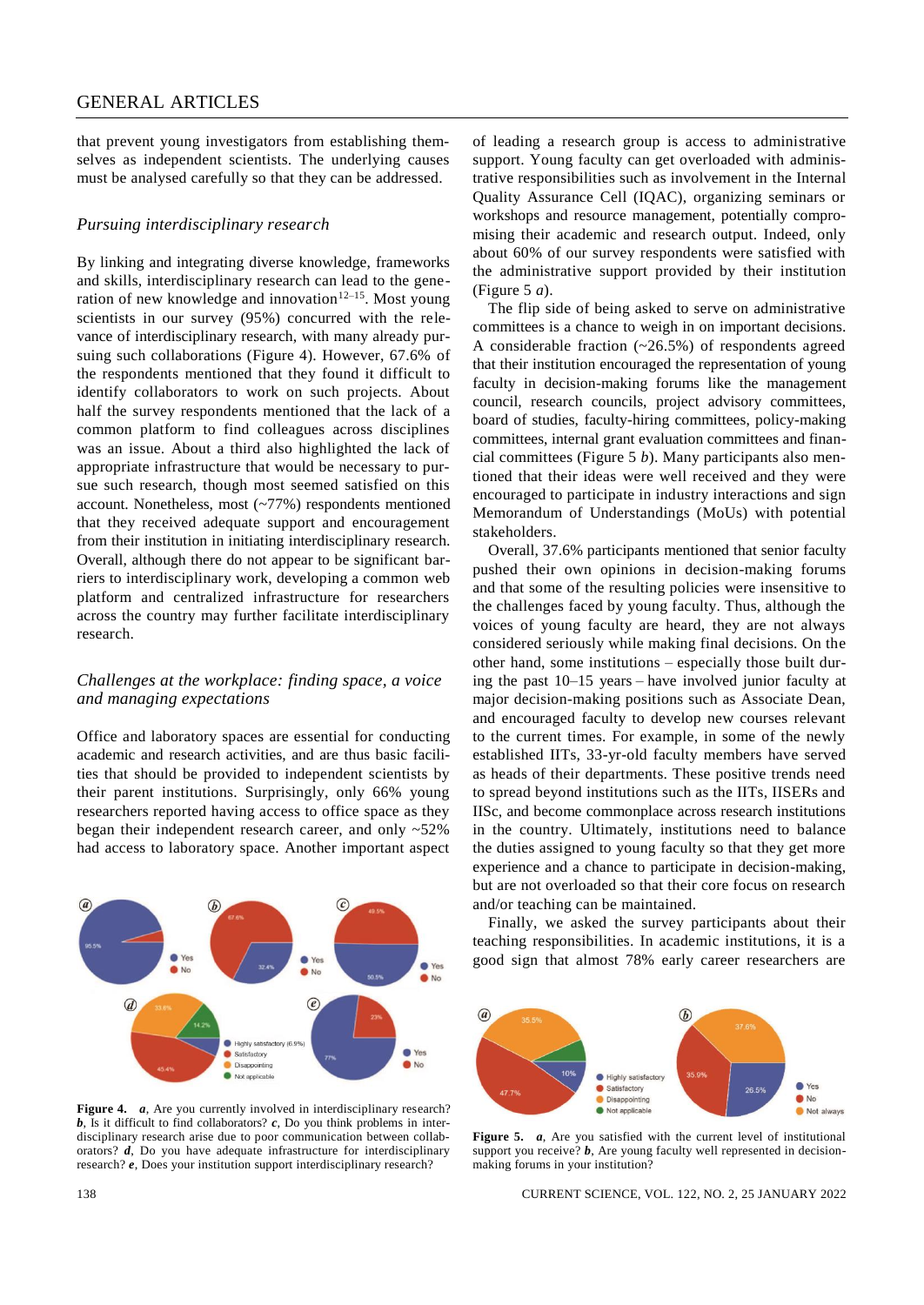able to teach courses in their specialization. However, 12% are still asked to teach other subjects (Figure 6 *a*). While this can be viewed as an opportunity to learn new subjects, it also reduces research time and does not make efficient use of their expertise. It is heartening to note that 80% eligible young scientists are satisfied with their teaching load. While 47% of the respondents mentioned that their teaching load was in accordance with the guidelines set by the government, 13% said that their work load was not according to the norms (Figure 6 *b*). Nearly 20% of the respondents mentioned that they were hired as contract/ad hoc faculty and given a much higher teaching load than expected. Contract faculty reported feeling powerless to negotiate reasonable teaching loads, since their contract can be terminated without due process; and they are not given benefits such as specified pay and maternity leave. Hence, while most investigators in regular positions appeared satisfied with their teaching load, more attention is needed to ensure fair working terms for contract faculty, who are often overloaded.

# *Issues regarding promotion and career advancement*

Timely assessment and promotion of young researchers is important for their careers. In our survey, when asked if promotion happened on time in their organization, only about 32% respondents said 'yes' (Figure 7 *a*). We asked the respondents to describe the criteria used for promotion, and found that in most cases (58%) research is given maximum weightage along with other factors. In about 34% of these cases, both research and teaching were heavily weighted. Other important criteria for promotion included the ability to attract funding, service to the institution (e.g. organizing workshops, mentoring), and service to the academic community (e.g. serving as a reviewer or editor). Interestingly, about 10% of the respondents were in favour of considering research exclusively for promotion decisions, whereas only 2% supported teaching as the sole criterion for promotion.

Next, we asked eligible respondents about the criteria that are currently used to assess research output. These criteria generally seem to be clear (less than 1% participants were not sure about the criteria for research assessment during promotion). Nearly half of them indicated that the number of publications (54%), quality of publications (47%), and the number of projects (grants) led by the investigator (50%) are primary metrics used for assessment. Additional criteria for research assessment included impact factor of the publication (40%), patents (39%) and technology transfer (33%). In addition, a few respondents indicated that teaching hours, experience, institutional engagement, good relationship with the department head, reservation policies and the number of students graduated were also used as criteria for promotion.

Finally, we asked respondents for suggestions to improve promotion assessment. Overall, about 35% of the respondents were satisfied with the existing criteria of promotion; however, 28% were not satisfied (Figure 7 *c*). Most respondents (55%) agreed that the number of citations should be normalized by the number of publications (i.e. using indices such as the *h*-index) (Figure 7 *b*). Other suggestions included greater transparency in the evaluation process, allowing candidates to directly present their work to the promotion committee, broader assessment beyond the annual performance report (e.g. taking into account the administrative responsibilities undertaken by the candidate), and considering the quality instead of quantity of publications. In teaching institutions, including student feedback would also be useful. These responses highlight several ways in which current promotion practices can be improved.

# *Hiring and mentoring doctoral and postdoctoral fellows*

A critical aspect of heading an independent research group is to guide students and other trainees. Among the respondents, about one-third were not eligible to guide students (i.e. they were at a postdoctoral stage or otherwise not in a position to serve as a guide (Figure 8 *a*)). However, among eligible respondents, less than half were currently supervising Ph.D. students or postdoctoral fellows, which is surprisingly low. Up to the Associate Professor position, UGC guidelines allow faculty to supervise 4–6 Ph.D. students beyond which there are no limits imposed. For postdoctoral fellows, there are no limits placed on faculty at any stage; however, young faculty typically have fewer postdoctoral fellows working with them.



**Figure 6.** *a*, Are you able to teach the subject of your specialization? *b*, Is your teaching load in accordance with the rules?

CURRENT SCIENCE, VOL. 122, NO. 2, 25 JANUARY 2022 139



**Figure 7.** *a*, Does promotion happen on time in your institution? *b*, Should research paper citations be normalized? *c*, Are you satisfied with the current criteria used for promotion?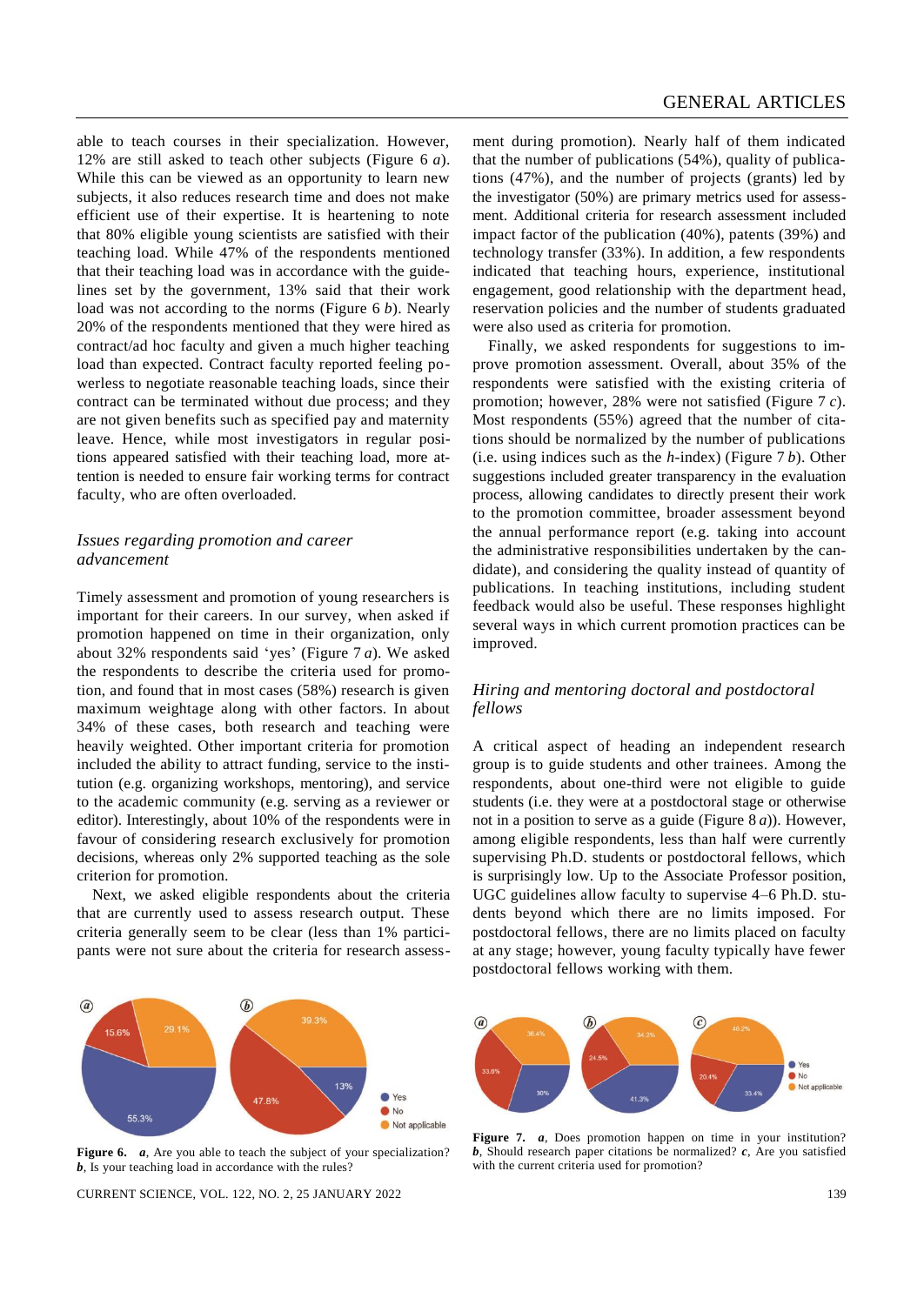The low rate of supervision of students by young faculty arises partly because only ~41% of eligible early career researchers are allowed to guide Ph.D. students independently; and these are largely from IITs, IISERs and top-ranked central universities (43.8%) and CSIR laboratories (32.3%) (Figure 8 *b*). It is a cause for concern that about 37% of eligible researchers are either attached to senior faculty or are not allowed to supervise Ph.D. students. In addition, lack of institution-level fellowships to provide student stipends is a major reason why young faculty (who often do not have independent project grants, as discussed earlier) are unable to recruit students. Only ~27% of students are supported by institute fellowships; most are either funded by national fellowships or project grants. Finally, among the eligible respondents, 20% indicated that they were unable to attract good students and postdoctoral fellows due to the lack of institutional policies and guidelines regarding student hiring, the remote location and poor infrastructure of their institution, or because junior faculty were not allowed to participate in student interviews (Figure 8 *c*).

Mentoring and supervising students is important to develop as an independent researcher and to conduct innovative research. The survey results suggest that this development is currently severely curtailed and needs to be addressed at various levels.

#### *Handling family responsibilities and career breaks*

It is inevitable that family and work responsibilities go hand in hand, and most young scientists juggle multiple roles between work and home. We asked survey respondents about their experience while managing these various roles, and the degree of institutional support that they received. The survey revealed that about 17% of the respondents had a career break for family reasons (Figure 9 *a*). Among these, 99% were women, with the reasons being marriage, change in their husband's job, lack of family support, caring for family members (own or spouse's), family planning, maternity and post-maternity childcare. Most women respondents who had a career break mentioned that they struggled to balance their work and family life, to the point that they had to quit their job. It is noteworthy that almost none of the male respondents reported taking a career break for family reasons, high-



Figure 8. *a*, Are you able to guide doctoral/postdoctoral fellows? *b*, Are you able to independently guide Ph.D. students? *c*, Are you able to recruit high-quality students and post-doctoral fellows?

lighting the fact that the burden of sacrificing career goals for the family falls almost entirely on women research $ers^{16,17}.$ 

About half of those who had a career break and returned to work faced significant difficulties while doing so (Figure 9 *b*). Among all women with a career break, many had a long break lasting 1–5 years. Due to this gap, many lost touch with their scientific and academic networks and lost the confidence to compete for new positions. To make up for these losses, many reported working harder, without any relief in existing family responsibilities. Many respondents who rejoined work after their break appreciated the Department of Science and Technology (DST) scheme for women with career breaks $18$ . However, very few respondents availed this scheme (less than 2%). Thus, despite existing programmes to facilitate return to research after a break<sup>16</sup>, difficulties still persist.

Parental (maternity/paternity) leave is another major factor that is critical for young investigators. While most eligible respondents did not face any problem obtaining leave, several of them reported that their institution did not follow Government guidelines (Figure 9 *c*). For instance, in some cases they were not offered paid leave, as mandated by the Government. In some cases, they were forced to quit their job. Generally, contractual and ad hoc faculty are deprived of paternity leave benefits. While 77% of the respondents agreed that childcare leave should also be extended to fathers (Figure 9 *d*), some male respondents indicated that their workload was so high that they did not feel it was appropriate to avail paternity leave. Surprisingly, about 6.3% of respondents felt that childcare is solely the responsibility of mothers. This attitude must be countered through policy-level changes. For instance, in Scandinavian countries paternity leave is mandatory, allowing significant help and support to women after childbirth. Childcare leave includes leave for taking care of the health and education of children up to 18 years of age. From the responses, it can be clearly observed that extending childcare leave for men is necessary. This small policy change will enable all scientists



**Figure 9.** *a*, Did you take a career break due to family reasons? *b*, Was it easy to return to work after a career break? *c*, Is it difficult to obtain parental leave? *d*, Do you agree that paternity leave is important? *e*, Would flexibility in working hours help female scientists? *f*, Is a day care facility for children available in your institution?

140 CURRENT SCIENCE, VOL. 122, NO. 2, 25 JANUARY 2022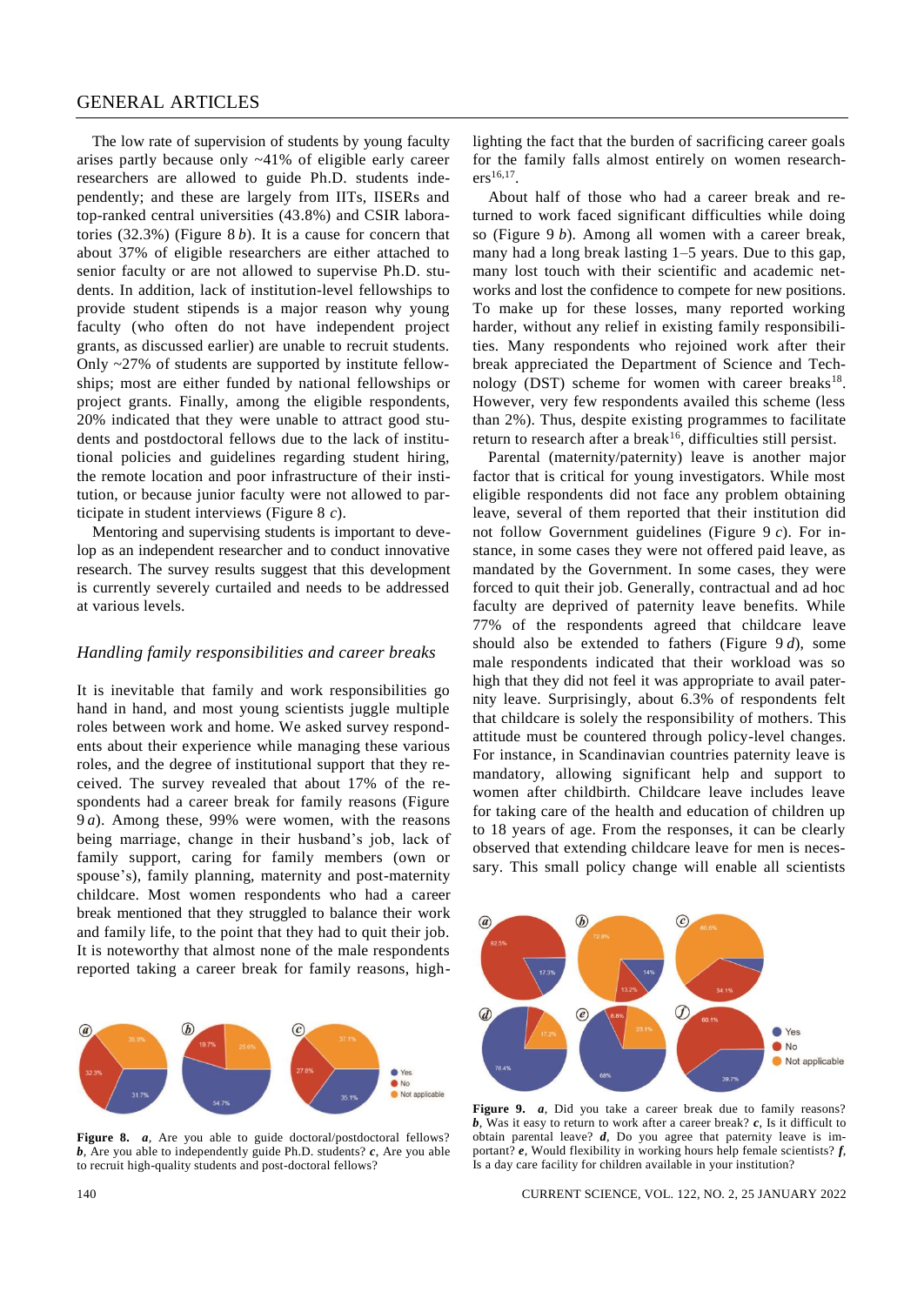**Box 1.** The biggest challenges for independent young researchers in India

- 1. Limited employment opportunities for young scientists.
- 2. Opaque and unevenly implemented hiring and promotion. There is a strong perception that these processes are unfair, and that they focus too much on pedigree instead of merit and on publication quantity instead of quality.
- 3. Age limits on permanent positions end up penalizing scientists for career breaks, family responsibilities or longer training.
- 4. Lack of seed funding and limited research funding opportunities for contractual staff.
- 5. Poor functioning of funding agencies with frequent delays in the release of funds and lack of transparency during grant review.
- 6. Poorly structured performance review systems that do not incentivize teamwork, participation in scientific social responsibilities and administrative contributions.
- 7. Poorly implemented Government guidelines on teaching load (especially for contract faculty), making young faculty vulnerable to exploitation.
- 8. Inadequate institutional support or policies to enable young scientists to effectively navigate both family and job responsibilities.

#### **Box 2.** Key recommendations

- 1. Improve access to and information about diverse job opportunities. Better exposure to diverse jobs must begin from early career stages (Ph.D. and postdoctoral training), and the number of research and teac hing positions must be increased.
- 2. Streamline hiring and promotion; increase transparency and empathy. Institutions must provide clear guidelines and expectations for hiring and promotion, increase transparency and strive to make the process more just for those who are being evaluated.
- 3. Break the entrenched hierarchy. Many of the problems faced by young independent investigators stem from a deep-seated hierarchical structure that does not trust junior faculty. We suggest that hierarchies should be flattened, allowing young scientists to begin participating and engaging in decision-making at early stages, without relying on favours or mercies from senior colleagues or administrators.
- 4. Increase accountability in funding. Funding bodies must be held responsible for conducting rigorous proposal reviews, providing constructive feedback and distributing funds on schedule.
- 5. Provide adequate structural support. Expecting young scientists to perform high-quality research without sufficient support is unjust. Institutions must ensure support in the form of (a) adequate seed funding, (b) laboratory and office space, and (c) encouragement, training and mentoring to conduct and fund independent research.
- 6. Retain and support women scientists. Specific measures are necessary to support young women scientists, including (a) increased funding to facilitate their return to work after a career break, (b) improving participation of men in childcare, e.g. by enhancing and enforcing paternity and childcare leave, (c) increasing access to flexible working hours for young parents (including men), (d) enforcing rules regarding institutional daycare facilities, and (e) and formulating clear policies for spousal hiring to support dual-career couples.

who are parents to participate in childcare while pursuing their careers, minimizing the heavy burden that currently falls primarily on women scientists<sup>19</sup>. Additionally, about 68% of the participants mentioned that increased flexibility in working hours can dramatically improve the retention of women in science by allowing them to find the most effective work–life balance for their specific situation (Figure 9 *e*). On the other hand, 9% of the participants mentioned that flexibility in work hours is not sufficient, and other aspects need to change concomitantly to improve the situation.

Another major concern for every working parent is childcare. Daycare facilities in educational institutions have been mandatory since 2017, under the Maternity Amendment Act that requires establishments employing at least 50 employees to have a crèche facility<sup>20</sup>. However, ~60% of the respondents reported that their institution did not have the requisite daycare facility (Figure 9 *f* ). Among those who had access to such a facility, about 50% mentioned that it was not satisfactory, with poor facilities, poor management, or because the facility was located too far from their workplace. Some respondents also reported that the daycare facility was restricted to a specific class of employees, e.g. permanent scientists. It goes without saying that if children are well-cared for, parents can focus better on their work. Another major concern for parents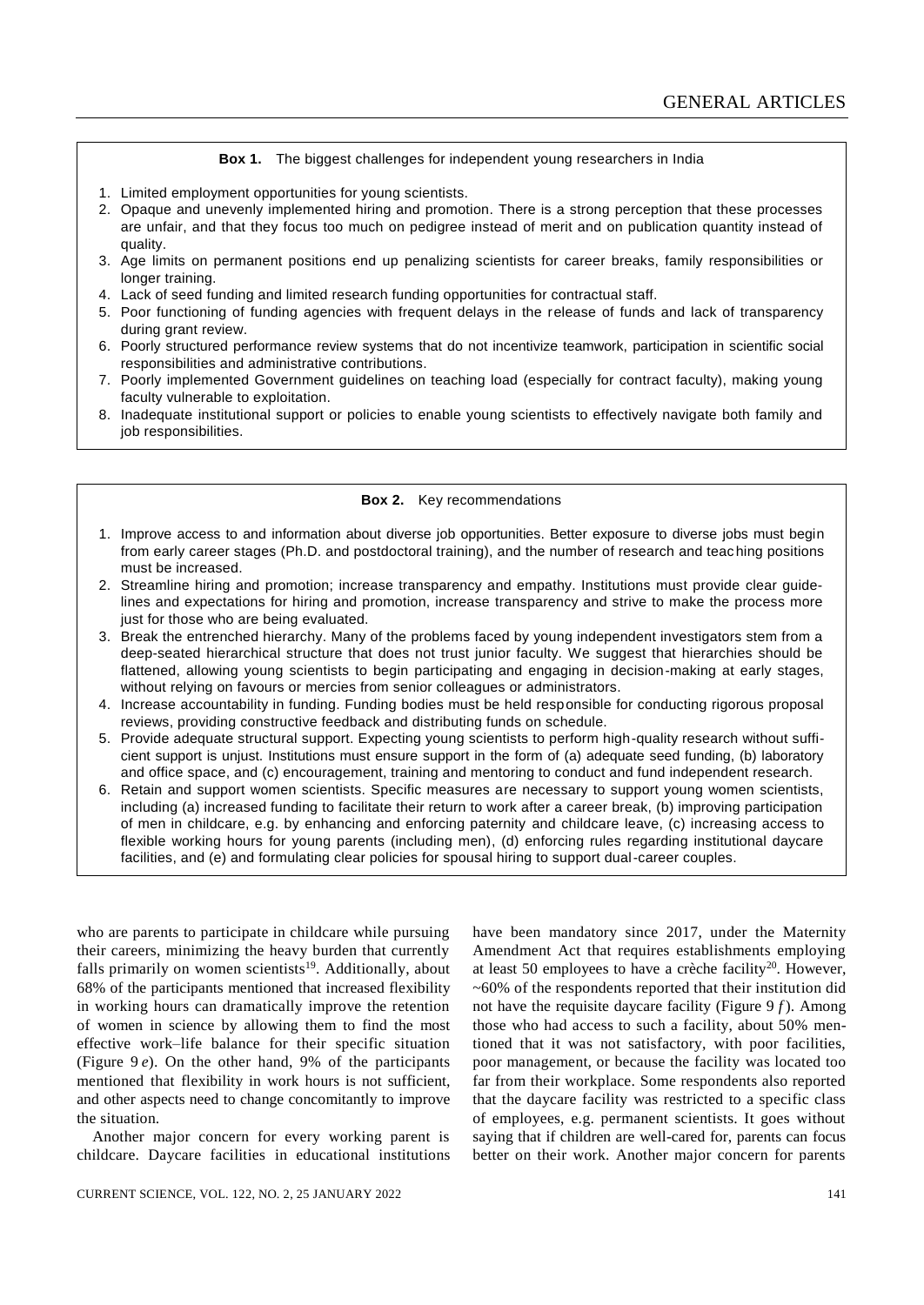# GENERAL ARTICLES

was their children's education, which is a major issue if the institution is located far from a major city. For instance, 62.7% of the researchers mentioned that they would like to have primary education centres within their institution. Overall, it is clear that to facilitate the lives and careers of young independent scientists, institutions need to make substantial efforts to also provide adequate facilities for their children.

#### *Alleviating the challenges faced by young scientists*

We asked survey respondents to suggest concrete ways in which the major problems they face could be alleviated. Here, we summarize these responses.

Over 60% of the respondents mentioned that a centralized recruitment agency would help address the problems regarding recruitment. Other proposed solutions included better dissemination of information on job and career opportunities outside academia. Many participants also suggested removing or revising age limits for various jobs, and stronger measures to enforce a ceiling on the tenure of a Ph.D. (allowing people to complete their training in a reasonable timeframe). Respondents also suggested improving benefits for and workloads of contract teaching faculty to make such positions competitive and attractive, and offering them the flexibility to use innovative teaching methods to design new and updated courses. Improving the benefits of such contract positions may not only serve to create important job opportunities, but also significantly expand the breadth of subject areas offered to students.

To enhance student recruitment and improve the quality of training offered to students, participants suggested that Ph.D. applications should be free of cost, and that institutions such as IITs should place more emphasis on Ph.Ds and postdoctoral fellows. They also suggested limiting the intake of Ph.D. students, and steering bright students into various career opportunities (apart from research in academia) from the beginning.

Overall, it is clear that increasing Government funding for research would be beneficial, especially when targeted at younger faculty, and at women as well as others who have had career breaks. However, increasing the amount of funding alone would not be sufficient, and a concomitant increase in the quality and transparency of proposal review is also critical. For funding proposals, an online process similar to journal submission portals with doubleblind review would be helpful.

It is also important to diversify funding opportunities rather than relying solely on the Government. Currently, less than 10% of projects led by young scientists are funded by industry. Strengthening industry–academia collaborations would diversify contributions to primary research in the country. For instance, it would be useful to offer training and internship opportunities in non-academic jobs within the Ph.D. coursework, and to link such coursework to

solving specific problems, which can later help create jobs in partnership with industry/start-ups.

Finally, to support young researchers – especially women researchers – the respondents suggested extending childcare leave for fathers and introducing flexibility in working hours. Facilitating recruitment of spouses in the same city or institution may also help many women scientists avoid the difficult choice of sacrificing either their career or family life.

#### **Conclusion**

India cannot hope to become a global scientific leader while ignoring the challenges faced by its growing body of young scientists. Hence, it is imperative that we listen to their concerns and take steps to mitigate the hurdles in their path. In this paper, we have presented the results of a nationwide survey of young scientists at the beginning of their independent research careers. The survey was structured to cover a wide range of potential challenges faced by these scientists, and gathered suggestions to address the challenges. To mitigate the major problems faced by young independent scientists in India (Box 1), we make specific recommendations for policy-level changes that could be implemented at various stages (Box 2).

- 1. Funk, C., Tyson, A., Kennedy, B. and Johnson, C., Science and scientists held in high esteem across global publics. Pew Research Center, 2020, pp. 1–133.
- 2. [https://www.pewresearch.org/science/fact-sheet/public-views-about](https://www.pewresearch.org/science/fact-sheet/public-views-about-science-in-india/)[science-in-india/](https://www.pewresearch.org/science/fact-sheet/public-views-about-science-in-india/) (accessed on 25 April 2021).
- 3. DST, Research and Development Statistics at a Glance 2019–20, Department of Science and Technology, Government of India (GoI), 2019; [https://dst.gov.in/document/reports/research-develop](https://dst.gov.in/document/reports/research-development-statistics-glance-2019-20)[ment-statistics-glance-2019-20](https://dst.gov.in/document/reports/research-development-statistics-glance-2019-20) (accessed on 2 May 2021).
- 4. Pain, E., An emerging global picture of early-career scientists. *Sci. Careers*, 2014, 3–21.
- 5. Costanguay, S., Early career scientists. *World Meteorol. Organ. Bull*., 2014, **63**(2); [https://public.wmo.int/en/resources/bulletin/](https://public.wmo.int/en/resources/bulletin/early-career-scientists) [early-career-scientists](https://public.wmo.int/en/resources/bulletin/early-career-scientists)
- 6. Jayaram, K. S. and Priyadarshini, S., Indian scientists concerned over funding crisis. *Nature India*, 2018.
- 7. Lowe, D., India's research culture. *Sci. Transl. Med*., 2010; [https://blogs.sciencemag.org/pipeline/archives/2010/05/26/indias\\_](https://blogs.sciencemag.org/pipeline/archives/2010/05/26/indias_research_culture) [research\\_culture](https://blogs.sciencemag.org/pipeline/archives/2010/05/26/indias_research_culture)
- 8. Raman, C. V., Transforming science and technology in India. *Econ. Surv*., 2017, **18**, 119–130.
- 9. Powell, K., How junior scientists can land a seat at the leadership table*. Nature*, 2021, **592**, 475–477.
- 10. Grover, P., Being highly educated doesn't guarantee you jobs in India anymore. *ThePrint*, 2018; [https://theprint.in/india/gover](https://theprint.in/india/governance/being-highly-educated-doesnt-guarantee-you-jobs-in-india-anymore/125011/)[nance/being-highly-educated-doesnt-guarantee-you-jobs-in-india](https://theprint.in/india/governance/being-highly-educated-doesnt-guarantee-you-jobs-in-india-anymore/125011/)[anymore/125011/](https://theprint.in/india/governance/being-highly-educated-doesnt-guarantee-you-jobs-in-india-anymore/125011/)
- 11. Shrivastava, A., Abraham, R. and Basole, A., What do household surveys reveal about employment in India since 2016? State of Working India 2019, Centre for Sustainable Employment Report, Azim Premji University, Bengaluru, 2019, pp. 21–36; [https://cse.](https://cse.azimpremjiuniversity.edu.in/state-of-working-india/) [azimpremjiuniversity.edu.in/state-of-working-india/](https://cse.azimpremjiuniversity.edu.in/state-of-working-india/)
- 12. Aboelela, S. W. *et al.*, Defining interdisciplinary research: conclusions from a critical review of the literature. *Health Serv. Res*., 2007, **42**, 329–346.